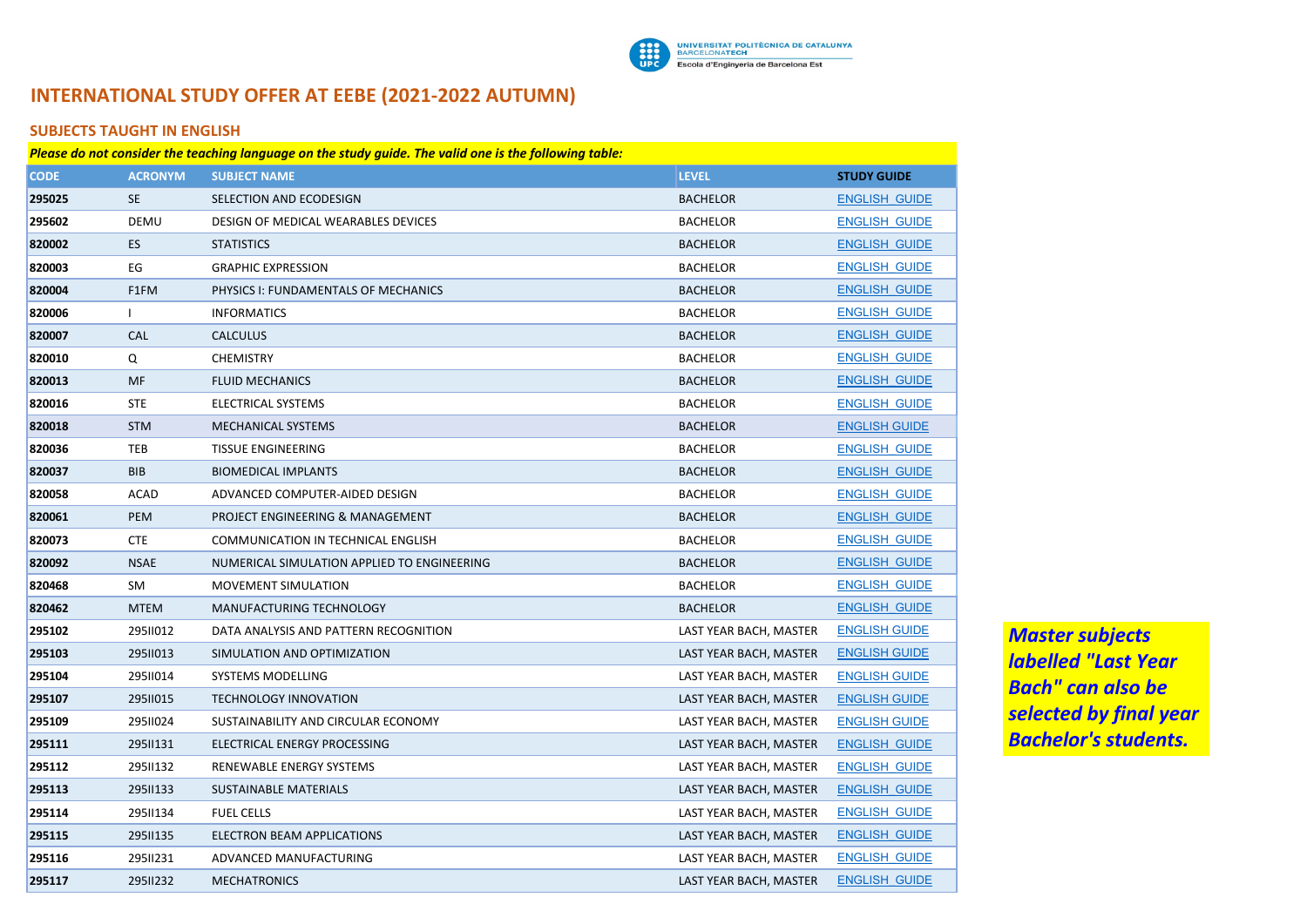| 295118 | 29511233 | <b>IOT SENSORS AND MEMS</b>                 | LAST YEAR BACH, MASTER | <b>ENGLISH GUIDE</b> |
|--------|----------|---------------------------------------------|------------------------|----------------------|
| 295119 | 29511234 | PLANT MONITORING AND FAULT DETECTION        | LAST YEAR BACH, MASTER | <b>ENGLISH GUIDE</b> |
| 295120 | 29511235 | ROBOTIC SYSTEMS                             | LAST YEAR BACH, MASTER | <b>ENGLISH GUIDE</b> |
| 295121 | 29511331 | <b>BIOMEDICAL SIGNAL ANALYSIS</b>           | LAST YEAR BACH, MASTER | <b>ENGLISH GUIDE</b> |
| 295122 | 29511332 | <b>BIOFUNCTIONAL MATERIALS</b>              | LAST YEAR BACH, MASTER | <b>ENGLISH GUIDE</b> |
| 295123 | 29511333 | <b>BIOINFORMATICS</b>                       | LAST YEAR BACH, MASTER | <b>ENGLISH GUIDE</b> |
| 295124 | 29511334 | <b>WEARABLE DEVICES</b>                     | LAST YEAR BACH, MASTER | <b>ENGLISH GUIDE</b> |
| 295125 | 29511335 | BIOMECHANICS AND SPORT TECHNOLOGY           | LAST YEAR BACH, MASTER | <b>ENGLISH GUIDE</b> |
| 295127 | 29511011 | DATA ACQUISITION AND INSTRUMENTATION        | LAST YEAR BACH, MASTER | <b>ENGLISH GUIDE</b> |
| 295551 | 295EQ011 | BIOTECH PROCESSES AND POLYMER INDUSTRY      | <b>MASTER</b>          | <b>ENGLISH GUIDE</b> |
| 295552 | 295EQ013 | CHEMICAL AND CATALYTIC REACTION ENGINEERING | MASTER                 | <b>ENGLISH GUIDE</b> |
| 295555 | 295EQ031 | <b>WASTE RESOURCE TECHNOLOGIES</b>          | <b>MASTER</b>          | <b>ENGLISH GUIDE</b> |
| 295556 | 295EQ032 | <b>NANOTECHNOLGY</b>                        | MASTER                 | <b>ENGLISH GUIDE</b> |
| 295557 | 295EQ033 | RISK AND SAFETY AT THE CHEMICAL INDUSTRY    | <b>MASTER</b>          | <b>ENGLISH GUIDE</b> |
| 295561 | 295EQ131 | PROCESS INTEGRATION                         | <b>MASTER</b>          | <b>ENGLISH GUIDE</b> |
| 295562 | 295EQ132 | ADVANCED CATALYTIC REACTORS                 | <b>MASTER</b>          | <b>ENGLISH GUIDE</b> |
| 295567 | 295EQ231 | CHEMISTRY OF POLYMERIZATION                 | <b>MASTER</b>          | <b>ENGLISH GUIDE</b> |
| 295568 | 295EQ232 | <b>BIOPOLYMERS AND BIOPLASTICS</b>          | <b>MASTER</b>          | <b>ENGLISH GUIDE</b> |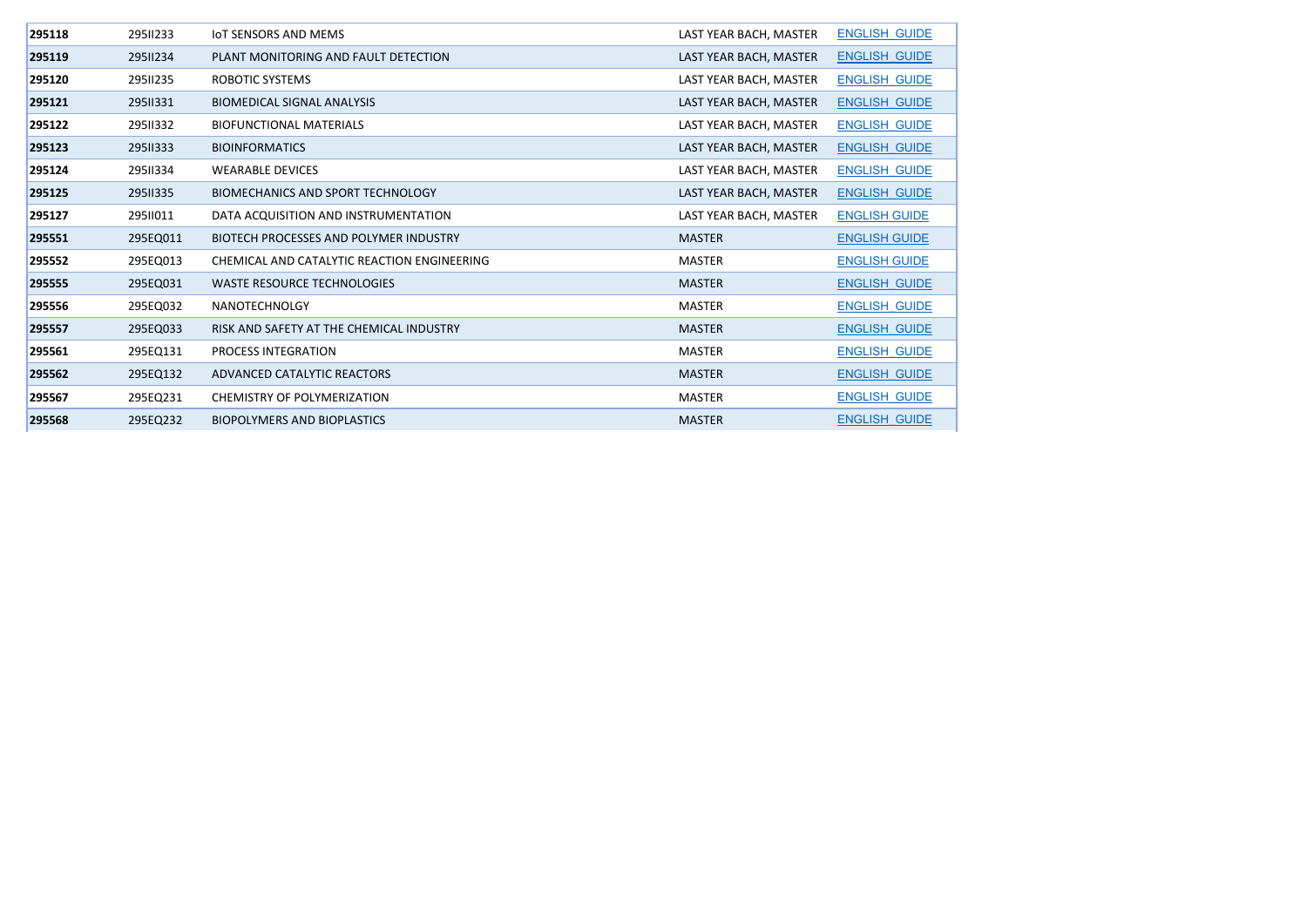#### **ASIGNATURAS IMPARTIDAS EN ESPAÑOL Y CATALÀ\***

#### **[\\*Lee atentamente la información sobre las lenguas en la UPC antes de escoger tus asignaturas](https://www.upc.edu/slt/es/acogida/lenguas-upc)**

## **CÓDIGO SIGLAS NOMBRE ASIGNATURA NIVEL IDIOMA DOCENCIA CATALÁN IDIOMA DOCENCIA ESPAÑOL GUIA DOCENTE / COODINADOR** ISABA IMPLEMENTACIÓN DE SISTEMAS DE ADQUISICIÓN BASADOS EN ARDUINO BACHELOR **INCLUSIVE EN ALGUIDE EN ALGUIDE**  TCAEM TECNOLOGÍA Y CIENCIA EN LA ANTIGÜIDAD: EGIPTO Y MESOPOTAMIA BACHELOR **X** [SPANISH\\_GUIDE](http://www.upc.edu/estudispdf/guia_docent.php?codi=295900&lang=es) EII EQUIPOS E INSTALACIONES INDUSTRIALES BACHELOR **X** [SPANISH\\_GUIDE](http://www.upc.edu/estudispdf/guia_docent.php?codi=295901&lang=es) FABAD1 FABRIACIÓN ADITIVA 1 BACHELOR **X** [SPANISH\\_GUIDE](http://www.upc.edu/estudispdf/guia_docent.php?codi=295907&lang=es) PI PROYECTOS DE INSTALACIONES POLITICAL CONTRACTOR BACHELOR BACHELOR CONTRACTOR CONTRACTOR CONTRACTOR CONTRACTOR AEAE AMPLIACIÓN DE ESTADÍSTICA Y APLICACIONES A LA INGENIERÍA BACHELOR A LA INGENIERÍA BACHELOR **X** SPANISH GUIDE CCCEEPF CAMBIO CLIMÁTICO: CIENCIA, ENERGÍA, ECONOMÍA, POLÍTICA Y FUTURO BACHELOR CONOMÍA, POLÍTICA Y FUTURO DSCPEIA DISEÑO DE SISTEMAS PARA CONTROL DE PROCESOS BACHELOR BACHELOR DE PROCESOS DE SE EN EL ENGLACIO DE SISTEMAS PARA CONTROL DE PROCESOS DE SE EN EL ENGLACIO DE SISTEMAS PARA CONTROL DE PROCESOS DE SE EN EL ENG TCIIM TECNOLOGÍA DE LA CONSTRUCCIÓN E INSTALACIONES INDUSTRIALES BACHELOR **SPANISH** GUIDE SCMFTTCM SIMULACIÓN COMPUTACIONAL EN MECÁNICA DE FLUIDOSY TRANSFERENCIA BACHELOR TENENISME OUNTROLLO EN [SPANISH\\_GUIDE](http://www.upc.edu/estudispdf/guia_docent.php?codi=820464&lang=es) SCSB SENSORES Y ACONDICIONADORES DE SEÑAL BACHELOR BACHELOR BACHELOR NO [SPANISH\\_GUIDE](http://www.upc.edu/estudispdf/guia_docent.php?codi=820030&lang=es) EAEIA ELECTRÓNICA ANALÓGICA BACHELOR **X** [SPANISH\\_GUIDE](http://www.upc.edu/estudispdf/guia_docent.php?codi=820222&lang=es) TCME TEORÍA DE CIRCUITOS Y MÁQUINAS ELÉCTRICAS **SPANISH EN A CONSTANTE EN ELÉCTRICAS** BACHELOR **X** SPANISH GUIDE REGA REGULACIÓN AUTOMÁTICA BACHELOR **X** [SPANISH\\_GUIDE](http://www.upc.edu/estudispdf/guia_docent.php?codi=820228&lang=es) TCEIA TÉCNICAS DE CONTROL BACHELOR **X** [SPANISH\\_GUIDE](http://www.upc.edu/estudispdf/guia_docent.php?codi=820230&lang=es) TEEIA TECNOLOGÍA ELECTRÓNICA BACHELOR **X** [SPANISH\\_GUIDE](http://www.upc.edu/estudispdf/guia_docent.php?codi=820231&lang=es) RM RESISTENCIA DE MATERIALES BACHELOR **X** [SPANISH\\_GUIDE](http://www.upc.edu/estudispdf/guia_docent.php?codi=820424&lang=es) ASAM AUTOMOCIÓN Y SEGURIDAD EN AUTOMÓVILES AUTOMÓVILES AUTOMÓVILES AUTOMÓVILES AUTOMÓVILES AUTOMÓVILES EMQM ELEMENTOS DE MÁQUINAS BACHELOR **X** [SPANISH\\_GUIDE](http://www.upc.edu/estudispdf/guia_docent.php?codi=820458&lang=es) ACIE AUTOMATIZACIÓN Y COMUNICACIONES INDUSTRIALES BACHELOR BACHELOR AND [SPANISH\\_GUIDE](http://www.upc.edu/estudispdf/guia_docent.php?codi=820142&lang=es) QOQ QUÍMICA ORGANICA BACHELOR **X** [SPANISH GUIDE](http://www.upc.edu/estudispdf/guia_docent.php?codi=820531&lang=es) QAQ QUÍMICA ANALÍTICA BACHELOR **X** [SPANISH GUIDE](http://www.upc.edu/estudispdf/guia_docent.php?codi=820530&lang=es) IEBAT1EE INSTALACIONES ELÉCTRICAS DE BAJA Y ALTA TENSIÓN I BACHELOR BACHELOR I BACHELOR **X** [SPANISH GUIDE](https://www.upc.edu/estudispdf/guia_docent.php?codi=820125&lang=es) 295EM031 EXPERIMENTACIÓN EN CIENCIA E INGENIERÍA DE MATERIALES MASTER **X** [JIMENEZ, EMILIO](https://directori.upc.edu/directori/dadesPersona.jsp?id=1003934) 295EM032 AVANCES EN EL PROCESADO DE MATERIALES PLÁSTICOS MASTER **X** [MASPOCH, MARIA LLUÏSA](https://directori.upc.edu/directori/dadesPersona.jsp?id=1000440) 295EM033 CERÁMICAS AVANZADAS MASTER **X** [GINEBRA,MARIA PAU / JIMENEZ,](https://directori.upc.edu/directori/dadesPersona.jsp?id=1002934)  [EMILIO](https://directori.upc.edu/directori/dadesPersona.jsp?id=1002934) 295EM114 MATERIALES NANOESTRUCTURADOS MASTER **X** [CABRERA, JOSE MARIA](https://directori.upc.edu/directori/dadesPersona.jsp?id=1002831) 295EM115 INGENIERÍA AVANZADA DE SUPERFICIES MASTER **X** [FARGAS, GEMMA](https://directori.upc.edu/directori/dadesPersona.jsp?id=1003571) 295EM123 MATERIALES FUNCIONALES MASTER **X** [SPANISH\\_GUIDE](http://www.upc.edu/estudispdf/guia_docent.php?codi=295763&lang=es) 295EM011 CARACTERIZACIÓN AVANZADA DE MATERIALES MASTER **X** [MANERO, JOSE M.](https://directori.upc.edu/directori/dadesPersona.jsp?id=1002089) *El idioma válido de impartición es el que figura en esta tabla. No tengas en cuenta el que aparece en la guia docente.*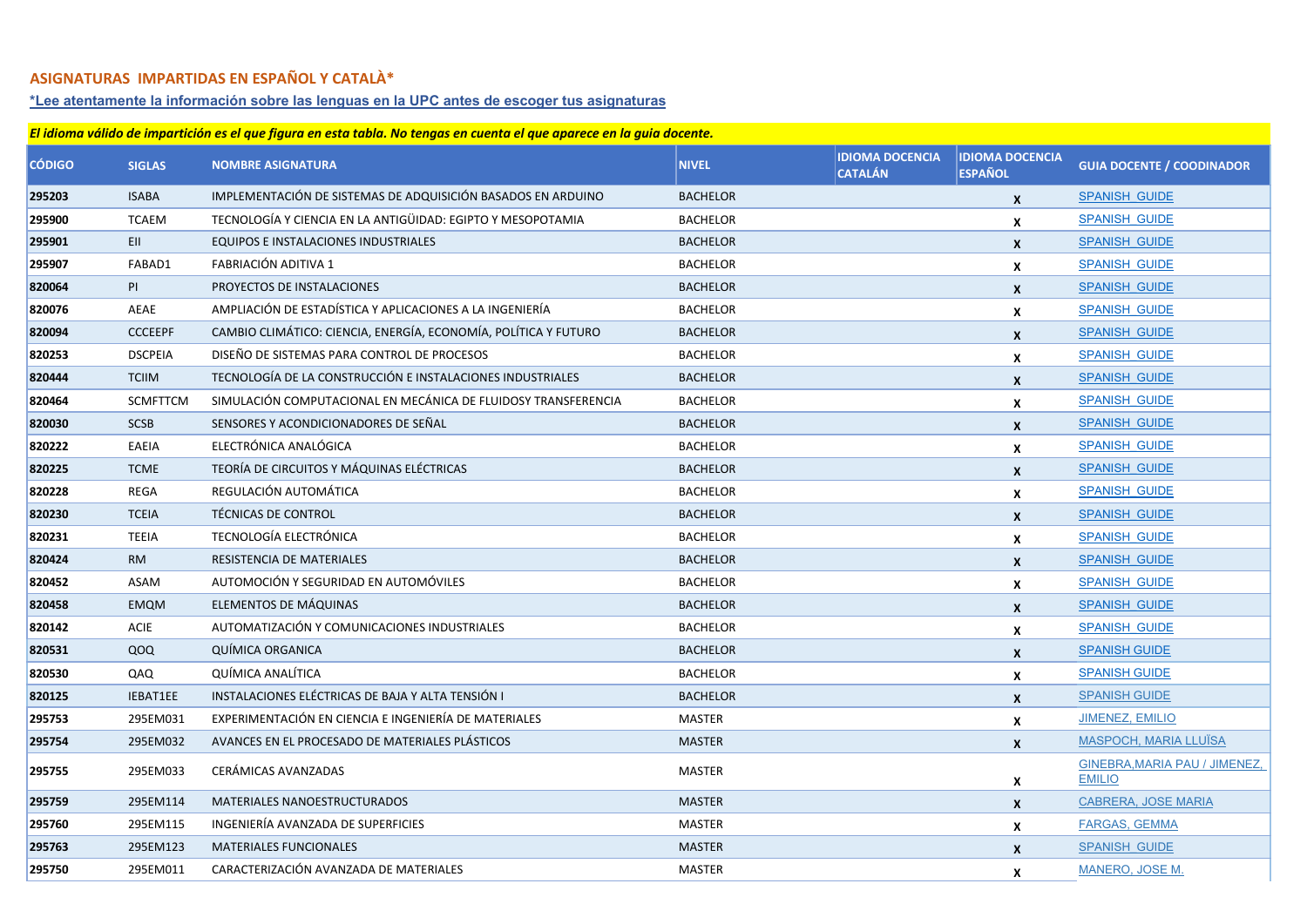| 295756 | 295EM111     | ESTRUCTURAS Y PROPIEDADES DE ALEACIONES METÁLICAS      | <b>MASTER</b>   |                  | $\mathbf{x}$              | CALVO, JESSICA       |
|--------|--------------|--------------------------------------------------------|-----------------|------------------|---------------------------|----------------------|
| 295757 | 295EM112     | ESTRUCTURA Y PROPIEDADES DE POLÍMEROS                  | MASTER          |                  | X                         | <b>SPANISH GUIDE</b> |
| 295758 | 295EM113     | COMPORTAMIENTO MECÁNICO DE MATERIALES Y SU SIMULACION  | <b>MASTER</b>   |                  | $\mathbf{x}$              | <b>SPANISH GUIDE</b> |
| 295302 | ENRE         | <b>ENERGÍAS RENOVABLES</b>                             | <b>BACHELOR</b> | X                | $\boldsymbol{x}$          | <b>SPANISH GUIDE</b> |
| 295702 | PCO          | PLÁSTICOS Y COMPOSITES                                 | <b>BACHELOR</b> | X                | $\boldsymbol{x}$          | <b>SPANISH GUIDE</b> |
| 820055 | <b>IAAE</b>  | INTELIGENCIA ARTIFICIAL APLICADA A LA INGENIERÍA       | <b>BACHELOR</b> | X                | X                         | <b>SPANISH GUIDE</b> |
| 820321 | <b>CSEEN</b> | CONTROL DE SISTEMAS ENERGÉTICOS                        | <b>BACHELOR</b> | X                | $\mathbf{x}$              | <b>SPANISH GUIDE</b> |
| 820327 | COEE         | CONVERTIDORES ESTÁTICOS DE ENERGÍA                     | <b>BACHELOR</b> | X                | $\boldsymbol{x}$          | <b>SPANISH GUIDE</b> |
| 820427 | <b>ETM</b>   | INGENIERÍA TÉRMICA                                     | <b>BACHELOR</b> | X                | $\mathsf{x}$              | <b>SPANISH GUIDE</b> |
| 295021 | MN           | MÉTODOS NUMÉRICOS                                      | <b>BACHELOR</b> | X                | X                         | <b>SPANISH GUIDE</b> |
| 295022 | FP           | FUNDAMENTOS DE POLÍMEROS                               | <b>BACHELOR</b> | X                | $\mathbf{x}$              | <b>SPANISH GUIDE</b> |
| 295024 | TERM         | TERMODINÁMICA                                          | <b>BACHELOR</b> | X                | X                         | <b>SPANISH GUIDE</b> |
| 295201 | EQEL         | <b>EQUIPOS ELECTRÓNICOS</b>                            | <b>BACHELOR</b> | $\boldsymbol{x}$ | $\mathbf{x}$              | <b>SPANISH GUIDE</b> |
| 295401 | DIN          | DINÁMICA                                               | <b>BACHELOR</b> | X                | $\boldsymbol{x}$          | <b>SPANISH GUIDE</b> |
| 295402 | <b>MNEM</b>  | MÉTODOS NUMÉRICOS EN LA INGENIERÍA MECÁNICA            | <b>BACHELOR</b> | X                | $\mathsf{x}$              | <b>SPANISH GUIDE</b> |
| 295502 | <b>TQA</b>   | TECNOLOGÍAS QUÍMICAS AVANZADAS                         | <b>BACHELOR</b> | X                | X                         | <b>SPANISH GUIDE</b> |
| 295710 | <b>PME</b>   | PROPIEDADES MECÁNICAS DE LOS MATERIALES                | <b>BACHELOR</b> | X                | $\mathbf{x}$              | <b>SPANISH GUIDE</b> |
| 820001 | $E_{\perp}$  | <b>EMPRESA</b>                                         | <b>BACHELOR</b> | X                | X                         | <b>SPANISH GUIDE</b> |
| 820002 | ES           | <b>ESTADÍSTICA</b>                                     | <b>BACHELOR</b> | X                | $\mathbf{x}$              | <b>SPANISH GUIDE</b> |
| 820003 | EG           | EXPRESIÓN GRÁFICA                                      | <b>BACHELOR</b> | X                | X                         | <b>SPANISH GUIDE</b> |
| 820004 | F1FM         | FÍSICA I: FUNDAMENTOS DE MECÁNICA                      | <b>BACHELOR</b> | X                | $\mathbf{x}$              | <b>SPANISH GUIDE</b> |
| 820005 | F2FE         | FISICA II: FUNDAMENTOS DE ELECTROMAGNETISMO            | <b>BACHELOR</b> | X                | X                         | <b>SPANISH GUIDE</b> |
| 820006 | $\mathbf{L}$ | INFORMÁTICA                                            | <b>BACHELOR</b> | X                | $\boldsymbol{x}$          | <b>SPANISH GUIDE</b> |
| 820007 | CAL          | CÁLCULO                                                | <b>BACHELOR</b> | X                | X                         | <b>SPANISH GUIDE</b> |
| 820008 | <b>ACM</b>   | ÁLGEBRA Y CÁLCULO MULTIVARIABLE                        | <b>BACHELOR</b> | X                | $\boldsymbol{x}$          | <b>SPANISH GUIDE</b> |
| 820009 | <b>CNED</b>  | CÁLCULO NUMÉRICO - ECUACIONES DIFERENCIALES            | <b>BACHELOR</b> | X                | X                         | <b>SPANISH GUIDE</b> |
| 820010 | Q            | QUÍMICA                                                | <b>BACHELOR</b> | X                | $\boldsymbol{x}$          | <b>SPANISH GUIDE</b> |
| 820011 | <b>CTM</b>   | CIENCIA Y TECNOLOGÍA DE MATERIALES                     | <b>BACHELOR</b> | X                | $\boldsymbol{x}$          | <b>SPANISH GUIDE</b> |
| 820012 | <b>CIA</b>   | CONTROL INDUSTRIAL Y AUTOMATIZACIÓN                    | <b>BACHELOR</b> | $\boldsymbol{x}$ | $\mathbf{x}$              | <b>SPANISH GUIDE</b> |
| 820013 | MF           | MECÁNICA DE FLUIDOS                                    | <b>BACHELOR</b> | X                | X                         | <b>SPANISH GUIDE</b> |
| 820014 | <b>OP</b>    | ORGANIZACIÓN DE LA PRODUCCIÓN                          | <b>BACHELOR</b> | x                | X                         | <b>SPANISH GUIDE</b> |
| 820015 | PE           | PROYECTOS DE INGENIERÍA                                | <b>BACHELOR</b> | X                | $\mathsf{x}$              | <b>SPANISH GUIDE</b> |
| 820016 | <b>STE</b>   | SISTEMAS ELÉCTRICOS                                    | <b>BACHELOR</b> | X                | $\mathbf{x}$              | <b>SPANISH GUIDE</b> |
| 820017 | STI          | SISTEMAS ELECTRÓNICOS                                  | <b>BACHELOR</b> | X                | $\mathbf{x}$              | <b>SPANISH GUIDE</b> |
| 820020 | <b>TTC</b>   | TERMODINÁMICA Y TRANSFERENCIA DE CALOR                 | <b>BACHELOR</b> | X                | $\mathbf{x}$              | SPANISH_GUIDE        |
| 820027 | PSB          | PROCESADO DE SEÑALES BIOMÉDICAS                        | <b>BACHELOR</b> | X                | $\mathbf{x}$              | <b>SPANISH GUIDE</b> |
| 820031 | <b>SICSB</b> | SISTEMAS DE INFORMACIÓN Y COMUNICACIONES EN LA SANIDAD | <b>BACHELOR</b> | $\mathbf{x}$     | $\mathbf{x}$              | <b>SPANISH GUIDE</b> |
| 820124 | EPEE         | ELECTRÓNICA DE POTENCIA                                | <b>BACHELOR</b> | $\mathbf{x}$     | $\boldsymbol{\mathsf{x}}$ | <b>SPANISH GUIDE</b> |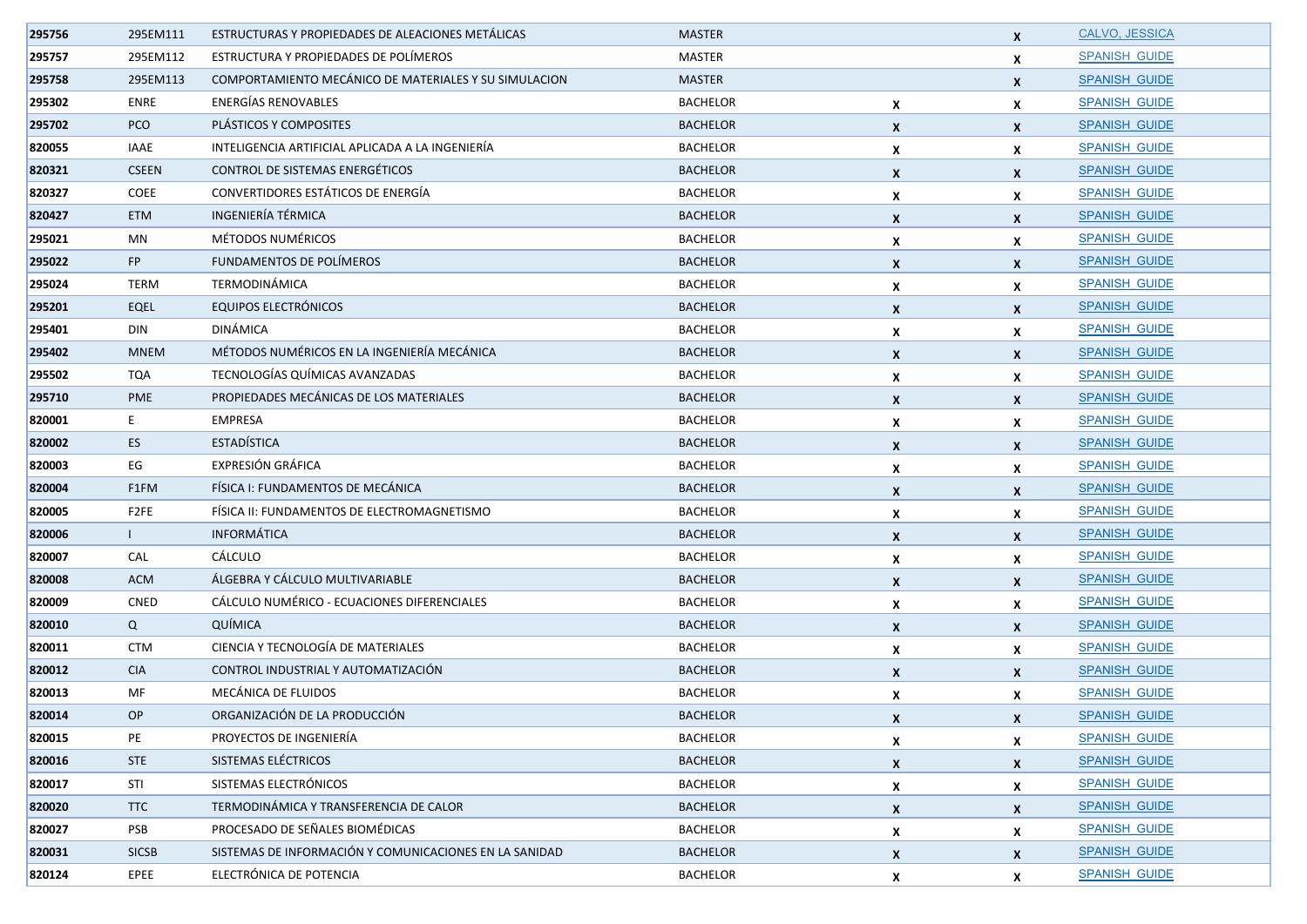| 820221 | <b>RIVC</b>    | ROBÓTICA INDUSTRIAL Y VISIÓN POR COMPUTADOR           | <b>BACHELOR</b> | X                  | $\mathbf{x}$              | <b>SPANISH GUIDE</b> |
|--------|----------------|-------------------------------------------------------|-----------------|--------------------|---------------------------|----------------------|
| 820224 | <b>ELDI</b>    | ELECTRÓNICA DIGITAL                                   | <b>BACHELOR</b> | X                  | $\boldsymbol{x}$          | <b>SPANISH GUIDE</b> |
| 820226 | <b>IIEIA</b>   | <b>INFORMÁTICA INDUSTRIAL</b>                         | <b>BACHELOR</b> | X                  | $\mathbf{x}$              | <b>SPANISH GUIDE</b> |
| 820227 | <b>IEEIA</b>   | INSTRUMENTACIÓN ELECTRÓNICA                           | <b>BACHELOR</b> | X                  | $\boldsymbol{x}$          | <b>SPANISH GUIDE</b> |
| 820229 | <b>SICIEIA</b> | SISTEMAS DE INFORMACIÓN Y COMUNICACIÓN INDUSTRIAL     | <b>BACHELOR</b> | X                  | $\boldsymbol{x}$          | <b>SPANISH GUIDE</b> |
| 820329 | REEN           | RECURSOS ENERGÉTICOS                                  | <b>BACHELOR</b> | X                  | X                         | <b>SPANISH GUIDE</b> |
| 820421 | AEGDM          | AMPLIACIÓN DE EXPRESIÓN GRÁFICA. DISEÑO MECÁNICO      | <b>BACHELOR</b> | $\boldsymbol{x}$   | $\mathbf{x}$              | <b>SPANISH GUIDE</b> |
| 820423 | ELAS           | <b>ELASTICIDAD</b>                                    | <b>BACHELOR</b> | X                  | X                         | <b>SPANISH GUIDE</b> |
| 820426 | FAB            | <b>FABRICACIÓN</b>                                    | <b>BACHELOR</b> | X                  | $\boldsymbol{x}$          | <b>SPANISH GUIDE</b> |
| 820428 | <b>ECIM</b>    | ESTRUCTURAS Y CONSTRUCCIONES INDUSTRIALES             | <b>BACHELOR</b> | X                  | X                         | <b>SPANISH GUIDE</b> |
| 820429 | <b>CDIM</b>    | CINEMÁTICA Y DINÁMICA DE MÁQUINAS                     | <b>BACHELOR</b> | $\boldsymbol{x}$   | $\boldsymbol{x}$          | <b>SPANISH GUIDE</b> |
| 820430 | <b>DIMA</b>    | DISEÑO DE MÁQUINAS                                    | <b>BACHELOR</b> | X                  | X                         | <b>SPANISH GUIDE</b> |
| 820340 | <b>GEEE</b>    | GESTIÓN DE ENERGÍA CON EQUIPOS ELECTRÓNICOS           | <b>BACHELOR</b> | X                  | $\mathbf{x}$              | <b>SPANISH GUIDE</b> |
| 820463 | <b>MHTM</b>    | MÁQUINAS HIDRÁULICAS Y TÉRMICAS                       | <b>BACHELOR</b> | X                  | X                         | <b>SPANISH GUIDE</b> |
| 295506 | <b>TMSQ</b>    | TECNOLOGÍAS MEDIOAMBIENTALES Y SOSTENIBILIDAD         | <b>BACHELOR</b> | X                  | $\mathsf{x}$              | <b>SPANISH GUIDE</b> |
| 820442 | EMM            | ESTRUCTURAS METÁLICAS                                 | <b>BACHELOR</b> | X                  | X                         | <b>SPANISH GUIDE</b> |
| 295911 | <b>EDAN</b>    | ENGINYERIA DE DADES I ANALÍTICA DE NEGOCI             | <b>BACHELOR</b> | X                  | $\mathbf{x}$              | <b>SPANISH GUIDE</b> |
| 820156 | GEO            | <b>GENERACIÓN ELÉCTRICA EÓLICA</b>                    | <b>BACHELOR</b> | X                  | X                         | <b>SPANISH GUIDE</b> |
| 820071 | LD             | LIDERAZGO Y DIRECCIÓN                                 | <b>BACHELOR</b> | X                  | $\mathbf{x}$              | <b>SPANISH GUIDE</b> |
| 820089 | PDM            | PROGRAMACIÓN DE DISPOSITIVOS MÓVILES                  | <b>BACHELOR</b> | X                  | X                         | <b>SPANISH GUIDE</b> |
| 295707 | <b>MEF</b>     | METALURGIA FÍSICA                                     | <b>BACHELOR</b> | X                  | $\boldsymbol{x}$          | <b>SPANISH GUIDE</b> |
| 295703 | MACE           | MATERIALES CERÁMICOS                                  | <b>BACHELOR</b> | X                  | X                         | <b>SPANISH GUIDE</b> |
| 295701 | <b>MAME</b>    | <b>MATERIALES METÁLICOS</b>                           | <b>BACHELOR</b> | X                  | $\mathbf{x}$              | <b>SPANISH GUIDE</b> |
| 295708 | PEMM           | PROPIEDADES ELÉCTRICAS Y MAGNÉTICAS DE LOS MATERIALES | <b>BACHELOR</b> | X                  | X                         | <b>SPANISH GUIDE</b> |
| 295713 | <b>TESU</b>    | TECNOLOGÍA DE SUPERFICIES                             | <b>BACHELOR</b> | X                  | $\boldsymbol{x}$          | <b>SPANISH GUIDE</b> |
| 295706 | MNB            | MATERIALES NATURALES Y BIOMATERIALES                  | <b>BACHELOR</b> | X                  | X                         | <b>SPANISH GUIDE</b> |
| 295501 | QDA            | QUÍMICA EN DISSOLUCIÓ AQUOSA                          | <b>BACHELOR</b> | X                  | $\mathbf{x}$              | <b>SPANISH GUIDE</b> |
| 295503 | EXQ            | EXPERIMENTACIÓN QUÍMICA                               | <b>BACHELOR</b> | X                  | $\boldsymbol{x}$          | <b>SPANISH GUIDE</b> |
| 820527 | <b>FQ</b>      | FISICOQUÍMICA                                         | <b>BACHELOR</b> | $\boldsymbol{x}$   | $\mathbf{x}$              | <b>SPANISH GUIDE</b> |
| 820528 | OBA2           | OPERACIONES BÁSICAS II                                | <b>BACHELOR</b> | X                  | X                         | <b>SPANISH GUIDE</b> |
| 820525 | EEQ1Q          | EXPERIMENTACIÓN EN INGENIERÍA QUÍMICA I               | <b>BACHELOR</b> | X                  | X                         | <b>SPANISH GUIDE</b> |
| 820526 | EEQ2Q          | EXPERIMENTACIÓN EN INGENIERÍA QUÍMICA II              | <b>BACHELOR</b> | X                  | X                         | <b>SPANISH GUIDE</b> |
| 820523 | EPQ            | INGENIERÍA DE PROCESOS QUÍMICOS                       | <b>BACHELOR</b> | X                  | $\mathbf{x}$              | <b>SPANISH GUIDE</b> |
| 820123 | <b>CSEE</b>    | <b>CIRCUITOS Y SEÑALES</b>                            | <b>BACHELOR</b> | X                  | $\mathbf{x}$              | <b>SPANISH GUIDE</b> |
| 820121 | <b>CHTEE</b>   | CENTRALES HIDRÁULICAS Y TÉRMICAS                      | <b>BACHELOR</b> | X                  | $\mathbf{x}$              | <b>SPANISH GUIDE</b> |
| 820126 | IEBAT2EE       | INSTALACIONES ELÉCTRICAS DE BAJA Y ALTA TENSIÓN II    | <b>BACHELOR</b> | X                  | $\mathbf{x}$              | <b>SPANISH GUIDE</b> |
| 820129 | SEPEE          | SISTEMAS ELÉCTRICOS DE POTENCIA                       | <b>BACHELOR</b> | X                  | $\mathbf{x}$              | <b>SPANISH GUIDE</b> |
| 820140 | EDEE           | ACCIONAMIENTOS ELÉCTRICOS                             | <b>BACHELOR</b> | $\pmb{\mathsf{X}}$ | $\boldsymbol{\mathsf{x}}$ | <b>SPANISH GUIDE</b> |